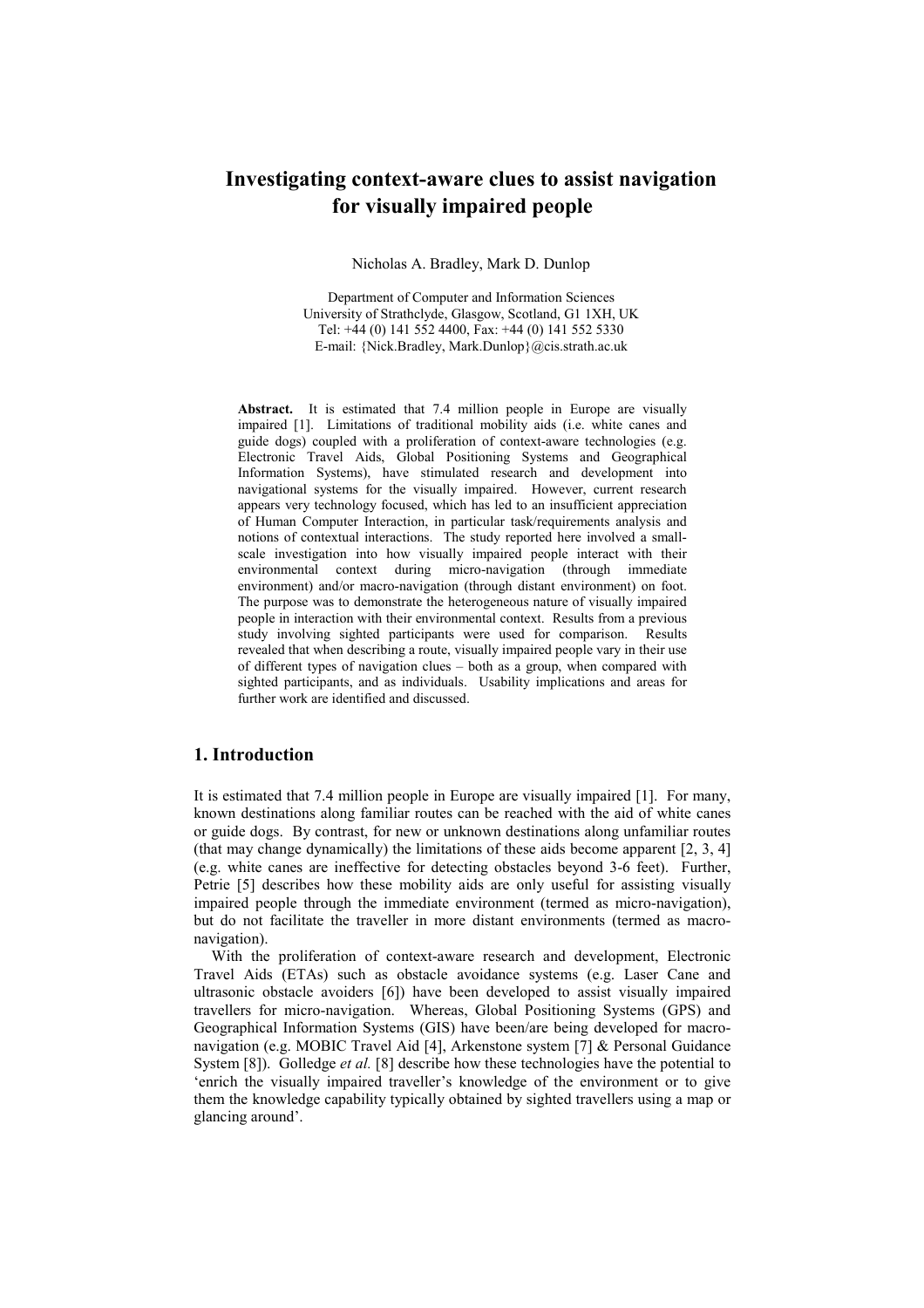However, despite recent technological advancements, there is still considerable scope for Human Computer Interaction (HCI) research. Previous work has predominantly focused on developing technologies and testing their functionality [e.g. 3, 9, 10] as opposed to utilizing HCI principles (e.g. Task Analysis) to actively assess the impact on the user. For instance, Dodson *et al.* [2] make the assumption that 'since a blind human is the intended navigator a *speech* user-interface is used to implement this'. In contrast, Franklin [11] illustrates the difficulties of interpreting spatial relations from common speech (natural language), and Strothotte *et al.* [4] stipulate that many visually impaired people express concerns about using headphones to produce speech output, as vital environmental sounds may be blocked out.

In order to capture human issues associated to usability, Zetie [12] illustrates how there is a need to understand the notion of *contextual interactions*. Dey & Abowd [13] state that context can 'increase the richness of communication in human-computer interaction making it possible to produce more useful computational services'. However, despite the contextual complexity of a visually impaired traveller interacting with various mobility aids (i.e. navigational system and guide dog/white cane), existing research has failed to fully address the *interaction* of contextual components and how usability is influenced. Further, as more contextual sources are used to identify and discover a user's context, it is becoming increasingly paramount that information is managed appropriately and displayed in a way that is tailored to the visually impaired traveller's task, situation and environment. For instance, Sabelman *et al.* [14] describe how using other senses, like the smell of a bookstore or restaurant, would be beneficial for orientating in a new place. Further, Golledge *et al.* [8] discuss how existing travel databases do not provide information which would be of use to visually impaired people (such as road widths, differences of road textures, etc). Several levels of detail should also be available in a realistic range of situations [4, 8].

This study involved a small-scale investigation into how visually impaired people interact with their environmental context during micro- and/or macro-based navigation on foot. Our previous study primarily focussed on sighted participants' environmental interactions [15] and one of the intentions here was to undertake a comparison study. The main purpose of this study was to demonstrate through a series of interviews the heterogeneous nature of visually impaired people in interaction with their environmental context. The study hypothesis is that *visually*  impaired people will vary individually and collectively (in comparison to sighted *participants) in their use of environmental context during micro- and/or macro-based navigation*. It is anticipated that the results will (i) facilitate the research and development of context-aware navigational systems for the visually impaired, and (ii) promote the value of actively involving principles of HCI and context throughout all stages of development.

## **2. Methodology**

In order to facilitate comparisons of data between our previous study [15] and this study, the structure of the interview remained the same. However, some questions were tailored for the requirements of visually impaired people. This study also involved a smaller sample of participants, as the intention was more speculative (i.e. raising issues for consideration) rather than formulating conclusive usability design recommendations.

Six participants (3 males and 3 females) between the ages of 36 to 65 were located and interviewed via the Glasgow & West of Scotland Society for the Blind, 2 Queens Crescent, Glasgow, UK. All participants were resident in Greater Glasgow and their professions ranged from a BBC reporter to a retired minister of religion. Participants vision ranged from only light perception to totally blind. Four have been visually impaired since birth and two have been blind for 16 and 32 years respectively.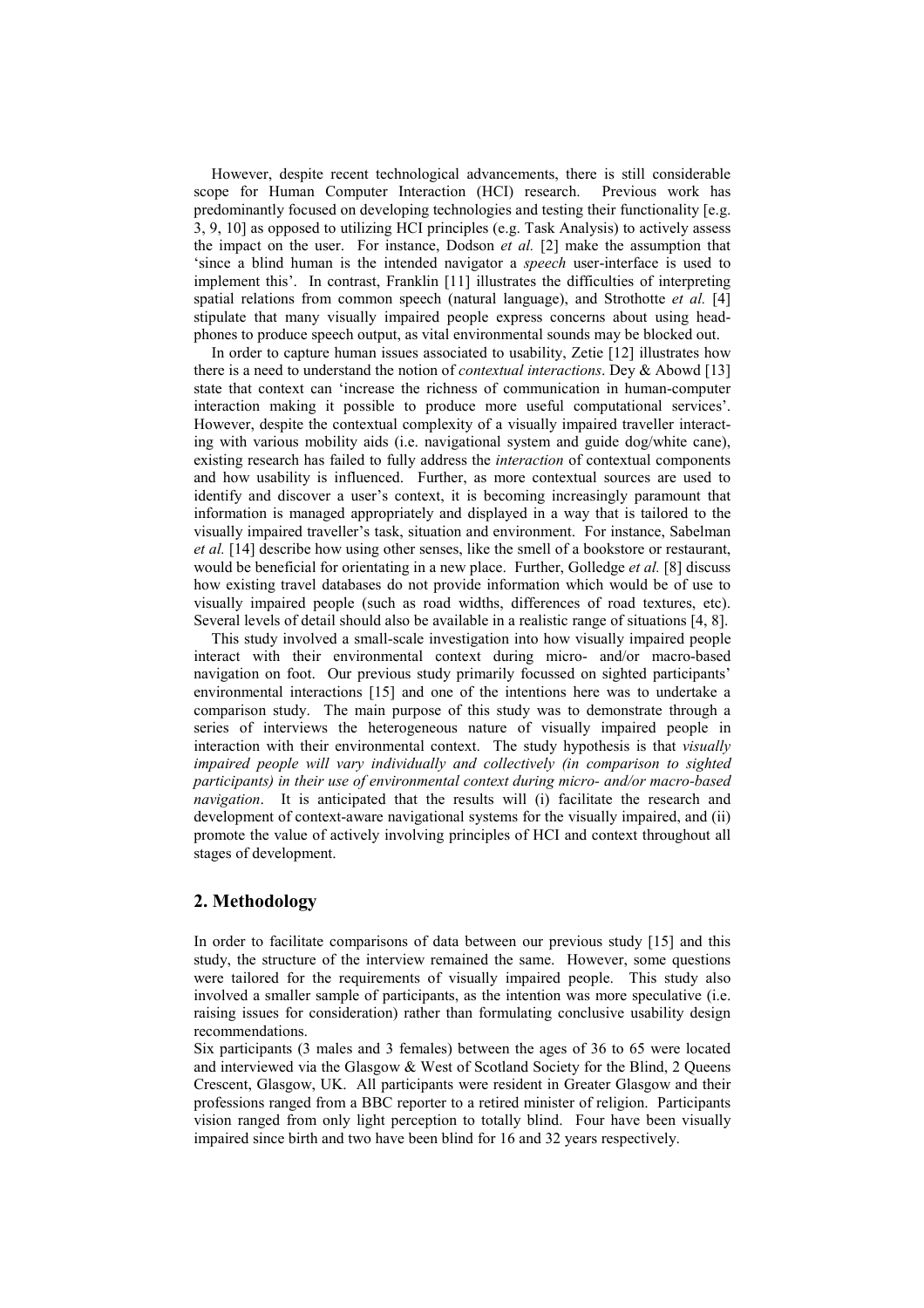The interview study was recorded in full and comprised of three parts.

- *1.* **Pre-interview questionnaire**: Information on participants' personal details, familiarity with Glasgow centre and knowledge of context-aware computing.
- *2.* **Interview**: The main interview consisted of two destinations that participants had to verbally describe (as if they were also speaking to another visually impaired person) how to reach on foot. Participants were asked to select well-known destinations (approx. 10 minutes walk) and a suitable starting point(s).
- *3.* **Post-interview questionnaire**: Information on participants' opinions on the importance of different types of contextual information for route navigation, design issues relating to usability and their mobile needs/requirements.

Similar to previous analysis techniques [15] (which were in line with methods used for verbal protocol analysis [16]), participants' descriptions from part 2 involved a subjective categorization of different types of contextual information into nine categories: *directional* (e.g. left/right, north/south), *structural* (e.g. road, monument, church), *textual-structural based* (e.g. Border's bookshop, Greave Sports), *textualarea/street based* (e.g. Sauchiehall St., George Sq.), *environmental* (e.g. hill, river, tree), *numerical* (e.g. first, second, 100m), *descriptive* (e.g. steep, tall), *temporal/distance based* (e.g. walk until you reach… or just before you get to…), *sensory* (olfaction/hearing/touch) (e.g. sound of go-kart engines while passing ScotKart Centre or smelling hops near a brewery). However, for this study a further two categories were added<sup>1</sup>: *motion* (e.g. cars passing, doors opening), and *social contact* (e.g. asking people or using a guide dog for help). Accumulated scores were calculated each time a participant mentioned a word/phrase relating to one of the listed contextual categories.

#### **3. Results**

-

The results to part 2 are illustrated in figures  $1 \& 2$ . Six out of eight participants aged between 36-65 were randomly selected from the previous study [15] to form the sighted participants' results.



Average no, of utterances used within each contextual category between sighted and visually impaired participants

Types of contextual categories

**Fig. 1.** The average number of utterances used within in each contextual category between sighted and visually impaired participants.

<sup>&</sup>lt;sup>1</sup> Sighted participants' recordings were re-assessed to identify whether words/phrases were mentioned relating to those additional categories.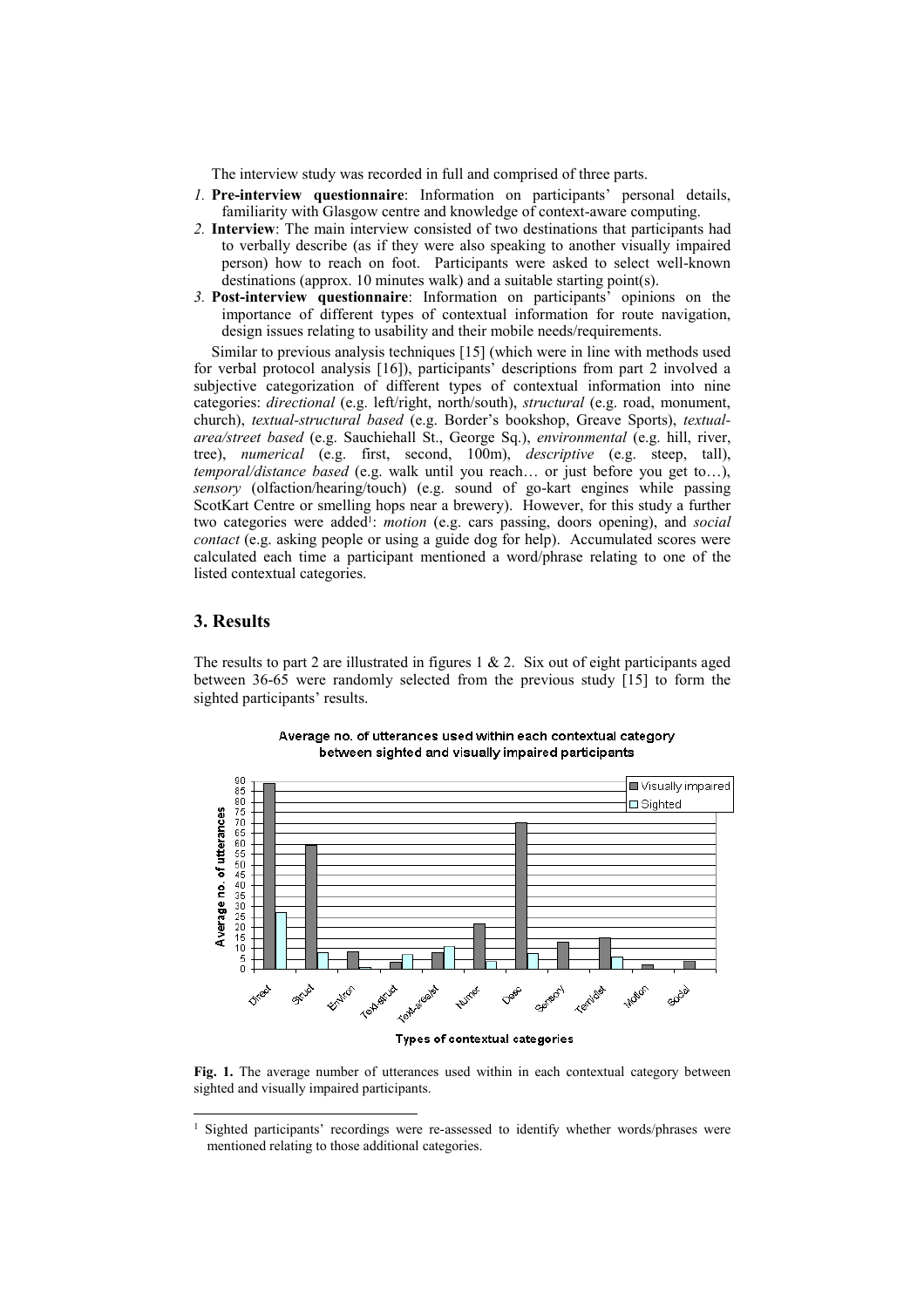Average no. of contextual categories used per participant within sighted and visually impaired groups



**Fig. 2.** The average number of contextual categories used per participant within sighted and visually impaired groups.

The key findings from Figures 1  $& 2$  are as follows:

- Visually impaired participants on average used over 3 times more directional information, over  $7$  times more structural  $\&$  environmental information, 6 times more numerical information (with additional types, such as using degrees for heading direction), almost 9 times more descriptive information and over 2 times more temporal/distance based information than sighted participants.
- No words/phrases relating to the sensory, motion or social contact contextual categories were used by sighted participants.
- Sighted participants on average used over double the amount of textual-structural information and almost half more textual-area/street based information.
- Visually impaired participants mentioned words/phrases within a greater number of contextual categories on average (9.75) than sighted participants (6.33).

Part 3 of the interview revealed the following issues:

- Many expressed limitations of guide dogs and white canes. One participant found using a guide dog difficult within busy environments. Further, guide dogs become tired and are also less effective when navigating to unfamiliar destinations. White canes can become tiring to use (due to its repetitive nature) and also require specialist training from mobility or rehabilitation officers.
- All participants regarded sensory information as paramount for navigation, though many stated that each type (i.e. hearing, smell, touch) was additional confirmation for orientation/navigation and so relying solely on one type would be impossible. Audio clues included the (i) sound of hospital machinery, (ii) squeaking of doors opening, (iii) sound of escalators and ATMs, and (iv) sound of wind exiting a tunnel. Olfaction clues in the environment include the smell of bakeries, pet shops, chemists, newsagents, chip shops, etc. Lastly, the sense of touch is used to sense sun location for orientation, the difference in ground textures (e.g. concrete paving and metal drainage grill), the edge of buildings, etc.
- Other types of information desired included (i) the width of roads, (ii) whether the edge of the pavement was a down or up curb, and (iii) the number of crossings before a left/right turn.

Table one reveals participants' opinions on the most appropriate method of presenting contextual information for their needs.

| <b>Methods for presenting information</b>             | % Participants |
|-------------------------------------------------------|----------------|
| Non-speech output, speech output and vibration alerts | $50\%$ (3)     |
| Non-speech and speech output                          | $33\%$ (2)     |
| Braille display                                       | $17\%$ (1)     |

**Table 1**: Participants' opinions on how contextual information should be presented.

As shown in table one, the most popular method of presenting contextual information is by using a combination of non-speech and speech output with vibration alerts.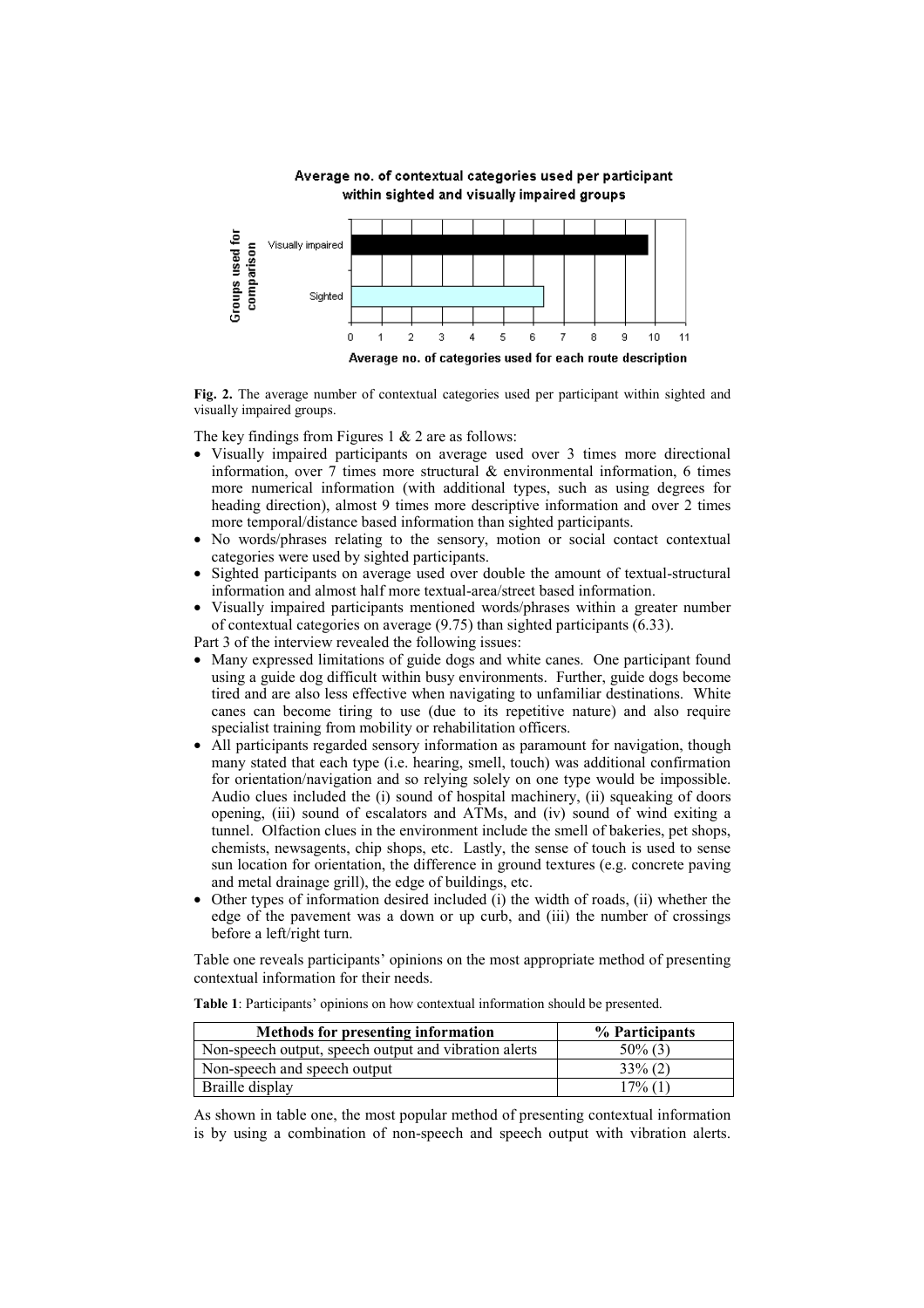However, 50% (3) of the participants thought using earphones may mask/distort important environmental clues used for navigation/avoiding hazards.

Additional comments provided are as follows:

- The most prevalent problem experienced is the unexpected/non-fixed/temporary features in the environment (e.g. temporary road signs, road sweepers, people, lampposts, overhanging branches/baskets, excavation work, etc.). These are more difficult to detect and provide the greatest hazards for journeys on foot.
- Navigational context-aware applications should have level meters (e.g. beginner/ intermediate/advanced) for providing navigational instructions. It is described how visually impaired people may use routes frequently thereby requiring less information for future trips. This would minimise feelings of obtrusiveness.

### **4. Discussion & conclusions**

The small sample of participants precludes drawing any conclusions or generalisations from the study. However, the results do reveal many usability issues that need resolving before navigational systems seamlessly enrich the visually impaired traveller's knowledge of the environment similar to that of sighted people.

The results do support the original hypothesis that visually impaired participants will vary individually and collectively in their use of environmental context during micro- and/or macro-based navigation. Each participant's contextual descriptions were unique, which indicates support for allowing the user to customise information for his/her own needs. Although explanations for this trend were outwith the scope of this study, differing types of visual impairments (resulting in different contextual interactions) and length of time impaired/blind, may be causal factors. For instance, someone blind since birth may rely more on olfaction and hearing environmental information than someone who has restricted peripheral vision as a result of glaucoma. Further investigation relating to those HCI/usability issues is required.

There were also major differences between visually impaired and sighted participants. The greater use of information relating to the directional, structural, environmental, numerical and descriptive contextual categories suggests that visually impaired people require more detailed information for micro-navigation (as a result of no/limited visual information). This also explains why visually impaired participants used information within additional categories relating to sensory, motion and social contact (making them more contextually dependent). It is worth observing that most current navigation systems, which are designed for sighted users, are based heavily around giving directional, numerical and textual information and give very little (if any) structural or descriptive information. Furthermore, based upon the results, it appears that sighted participants rely more on using macro-navigational cues, such as using more distant landmarks such as names of buildings and streets (textualstructural and textual-street/area based information).

The individual and collective differences as reported, strongly support more research into understanding contextual interactions. HCI methods/models/frameworks need to be utilised to identify which contextual interactions are *relevant* and how *temporal changes* can influence usability. For instance, in line with Strothotte [4], one participant described how the user should be able to control the level of contextual detail (user customisation) in order to account for users memorising frequently visited routes (temporal changes). Further, there were preference differences in output presentation styles (i.e. non-speech output, vibration alerts, etc). Lastly, although many navigational systems developed explain how traditional mobility aids are still required for micro-navigation [9], there is little or no consideration of how these mobility aids are to be integrated into a compatible unit.

In order to realize the potential of context-aware navigational systems for the visually impaired, more HCI work is required to understand the unique requirements